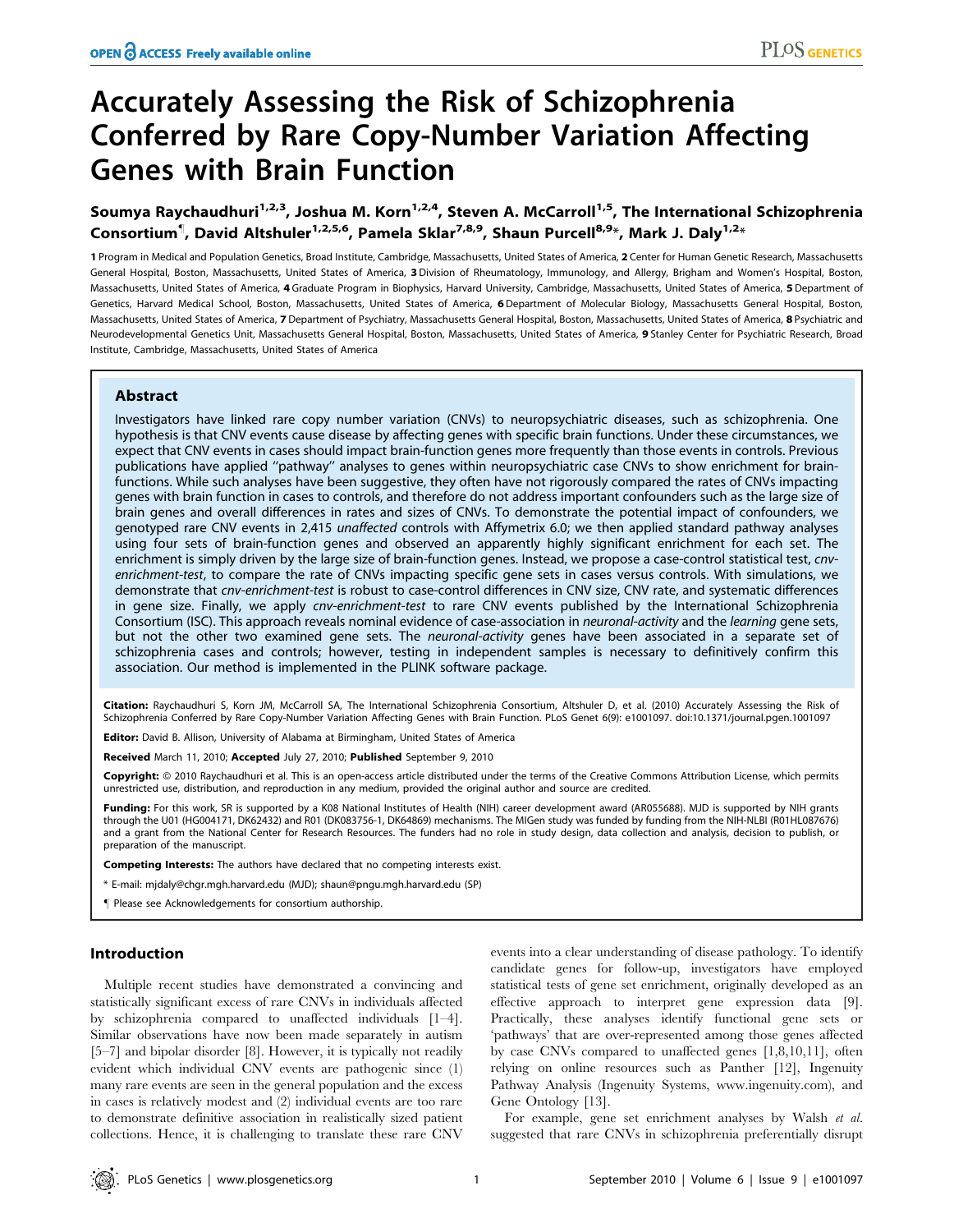## Author Summary

Specific rare deletion and duplication events in the genome have now been shown to be associated with neuropsychiatric diseases such as 16p11.2 to autism and 22q11.21 to schizophrenia. However, controversy remains as to whether rare events impacting certain pathways as a group increase the risk of disease, and if so, what those pathways are. Other studies have used standard gene-set enrichment approaches to demonstrate that events discovered in cases contain more genes in neuro-developmental pathways than would be expected by chance. However, these analyses do not explicitly compare the relative enrichment in cases to any enrichment that may also be present in controls. Therefore, they can be confounded by the large size of brain genes or by larger size or frequency of CNVs in cases. Here we propose a case-control statistical test to assess whether a key pathway is differentially impacted by CNVs in cases compared to controls. Our approach is robust to skewed gene sizes and case-control differences in CNV rate and size.

those genes with neuro-developmental functions [1]; Zhang et al. similarly reported that rare CNVs in bipolar disorder preferentially overlap genes involved in behavior and learning [8]. More recently Glessner *et al.* reported that genes affected by rare and common CNVs in autism are also involved in brain function [11]. While these initial results are highly promising, the gene set enrichment statistical framework as applied to copy number variation is critically limited and potentially confounded.

The key analytical question in this setting is whether an event that impacts a set of genes or a pathway, increases disease risk compared to events that do not impact that pathway. Under the hypothesis that events affecting a specific brain-function pathway are pathogenic, the rate of those events affecting the brain-function pathway should indeed be greater in cases than in controls – ideally fully explaining the observed genome-wide differences in case and control event rates. An alternative possibility is that the increased rate and size of CNVs in cases represents a mutational syndrome or genomic instability, and that they are not in themselves pathogenic. Under that possibility, case events should not preferentially impact any particular gene set; however, differences is size and rate might be observed.

The commonly used gene set enrichment analytical approach used to address this question falls short on two accounts: (1) they do not rigorously compare case event rates to control event rates and (2) since they examine affected genes rather than events, they do not accurately account for the fact that multiple genes might be contributed from a single event or that single genes may be affected by multiple events. Here we propose a straight forward statistical test to explicitly compare the rate of CNVs impacting a specific gene set in cases to the rate in controls that carefully accounts for background differences in CNV rate and size.

A possible consequence of not rigorously comparing event rates in cases to controls is that sets consisting of genes that are more frequently affected by CNVs might spuriously appear to be highly enriched in cases, but also will be highly enriched in controls. Examples of such genes include large genes spanning a massive portion of the genome or those whose functions are highly redundant or non-essential. This is a particularly important issue for neuropsychiatric disease considering the reportedly large size of genes with brain function. Multiple studies of CNVs in the general population have reported enrichment for neuro-physiological genes [14,15] – suggesting that brain-function genes may be susceptible to CNV events in general, possibly due to their large size or other factors. In fact, published events in neuropsychiatric disease studies often implicate large genes (see Table S1). Others have already noted that gene size itself can bias pathway enrichment analyses in other contexts, such as annotating non-coding elements for function [16,17]. In particular, Taher et al noted that randomly selected positions in the genome are enriched for proximity to genes involved in ''development'', ''cell-adhesion'', and ''nervous system development'' [17]. Some of the published disease studies attempted to address this issue indirectly by applying similar analyses to control events and note the lack of statistical evidence of enrichment for brain function gene sets [1,8]; however, control events are typically fewer and smaller, implicating many fewer genes, and therefore simply comparing the statistical significance of gene set enrichment results in cases and controls is not adequate.

One possible consequence of examining genes rather than the events they occur in is that individual large events contribute many genes and may skew the analysis much more than smaller events, and cause spurious findings. This is of particular concern since genes with common function can often cluster together on the genome and a single event in one individual affecting a cluster of related genes can naively appear to implicate an entire pathway [18,19]. One interesting example is the reported enrichment of psychological disorder genes in the Zhang et al data set (see Table S1); 11 of the 16 deleted psychological disorder genes are in the 22q11.21 region observed in two individuals in the data set [8]. These genes are possibly annotated as psychological disorder genes since rare deletions in 22q11.21 have long been observed among schizophrenia cases [2]. Removal of the two individuals with 22q11.21 events eliminates any enrichment for the psychological disorder gene set – suggesting that there is little evidence that this particular set is necessarily relevant to disease outside of the 22q11.21 region. Of course at least one gene in this region is pathogenic, but it is unlikely that  $>10$  in this region are and that in aggregate define a key pathogenic set.

A second possible consequence of examining genes and not the events they occur in is that genes affected in both cases and controls, but at different rates, are not properly accounted for. For instance, a critical gene affected by many pathogenic events contributes equally to a gene set enrichment analyses as a gene sporadically affected by a single event. One interesting example is the NRXN1 gene, a large gene that plays an important role in synaptic development [20]. Since CNV events affecting NRXN1 have been observed in both schizophrenic cases and controls, they would contribute equally to a pathway analysis of case events as they would to one of control events. However, the rate of functional events observed in cases is significantly more than in controls; pathway-based approaches could be bolstered if methods explicitly take into account these differences between cases and controls event rates for genes of interest.

Here, we describe a case-control statistical test, *cnv-enrichment-test*, to explicitly compare the rate of CNVs impacting specific genes sets in cases to controls. We show how cnv-enrichment-test is robust to even extreme biases in gene size and case-control differences in CNV rate and size. We also demonstrate how standard gene set enrichment approaches is often confounded under realistic scenarios, by gene size and other gene structural features; we demonstrate these confounders in a set of 2,415 controls genotyped for rare single-event deletions. We finally apply the cnv-enrichment-test to examine genes with brain function within a large dataset of CNVs identified in schizophrenia cases and controls published by the International Schizophrenia Consortium (ISC) [2] and demonstrate nominal evidence of association for previously described gene sets.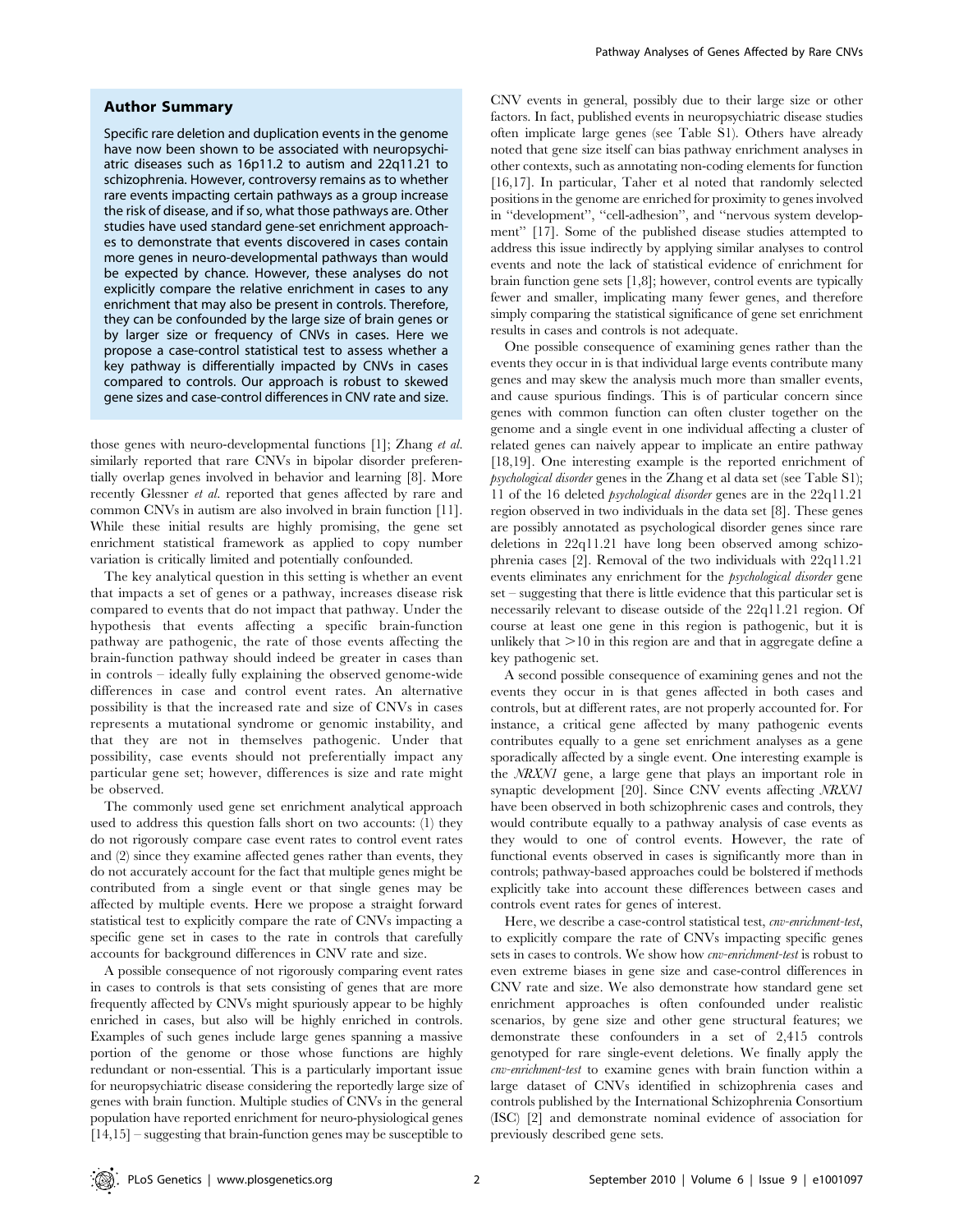## Results and Discussion

## Standard enrichment analysis to test gene sets affected by rare CNVs

Set enrichment is the standard approach to test whether genes impacted by CNVs in cases affect specific pathways. Specifically, the overlap between the set of genes affected by CNVs is compared to the set of genes with a particular function.

Genes affected by a CNV might be defined as disrupted genes or overlapped genes. Disrupted genes are those genes that have a CNV boundary that falls within the boundaries of its transcript [1]. Overlapped genes are a superset of those genes whose transcripts are either disrupted by a CNV or are fully contained by a CNV [8]. Since genes rarely overlap each other, a single CNV event might contribute up to two disrupted genes but many overlapped genes. Both have been previously examined in the literature. Unless otherwise specified, this study emphasizes overlapped genes.

After identifying the genes affected (overlapped or disrupted) by a CNV, we then identify genes with a specific process or within a specific pathway. We apply a two-tailed Fisher's test to assess whether the number of affected pathway genes is statistically significantly different than might be affected by chance. The critical assumption in gene setbased analyses is that there is a single independent observation per gene, not connected to the gene's size or structural features.

# A case-control framework to test gene sets affected by rare CNVs

As an alternative, we propose a simple case-control strategy to test gene sets or pathways for association to disease: the "cnvenrichment-test''. This strategy is consistent with the case-control association framework used in CNV and SNP disease association studies [21,22]. A direct case-control comparison avoids any ascertainment bias that might be the consequence of structural features of genes within a set, since the same biases will apply equally to both cases and controls.

We are careful to control for case-control differences in CNV rate and size, since those differences can artificially induce a pathway association. For example, if the rare CNV rate in cases is more frequent or larger than in controls, then on average all genes will be impacted more often in cases, and any arbitrary gene set might appear to be affected more commonly in cases than in controls. Also, if rare CNVs are smaller but more frequent in cases than in controls, then sets of larger genes might appear to be impacted more often in cases than in controls.

To assess whether CNV events specifically overlapping genes in the pathway of interest are enriched in cases compared to controls, we propose the following logistic model:

$$
\log\left[\frac{p_{i, case}}{1-p_{i, case}}\right] = \theta + \beta_0 \cdot c_i + \beta_1 \cdot s_i + \gamma \cdot g_i + e
$$

where  $p_i$  is the probability that individual i is affected,  $c_i$  is an integer that indicates the number of rare CNVs that an individual  $i$ has,  $s_i$  is the average size of those events,  $g_i$  is the count of gene within a pre-specified gene set affected by a cnv, and  $e$  is an error term. The terms  $\theta$ ,  $\gamma$ ,  $\beta$ <sub>0</sub>, and  $\beta_1$  are logistic regression parameters that are optimally determined to maximize the likelihood of the data. The  $\theta$  term (the intercept) represents the background log likelihood for each individual,  $\gamma$  is the increase in log-likelihood per affected gene within the gene set,  $\beta_0$  is the increase in loglikelihood per rare CNV, and  $\beta_1$  is the increase in log likelihood per kilobasepair of average rare CNV size. The cnv-enrichment-test simply tests if  $\gamma$  is significantly different from 0.

In principle, previous studies in schizophrenia that have shown excess CNVs in affected individuals corresponding to a positive  $\beta_{\theta}$ . It has also been demonstrated that individuals with neuropsychiatric disease often have larger events, consistent with a positive  $\beta_1$ term. On the other hand, if there is a ''causal'' gene set g, then adding it to the model should attenuate the magnitude of both  $\beta_0$ and  $\beta_1$  and result in a convincingly positive  $\gamma$ . An independent odds ratio estimate,  $e^{\gamma}$ , can be calculated for the additional increased risk of disease if an event affects a gene in set g.

This approach is not confounded by functionally related genes that cluster on the genome. Since risk is estimated on a per individual basis, a single spurious observation will not dramatically impact the statistical significance of any of the parameter estimates. So, a rare single event, which happens to overlap multiple related genes within the gene set that is being tested, will not contribute substantially to the significance of  $\gamma$  - even though potentially many genes from that pathway are implicated. Of course, if many such events are observed, with a proclivity towards either cases or controls, then estimates for  $\gamma$  might appropriately be more significant.

The approach can be extended to do a meta-analysis if patient data is aggregated, and indicator variables are included to denote the dataset that the patient sample was derived from. Indicator variables would potentially account for specific differences across data sets, such as the proportion of individuals that are cases and also underlying biases in case severity.

This approach can be facilely applied to gene-sets ranging widely in size. It can equally be applied to a single gene, for example to identify whether a gene such as *NRXN1* has more caseevents than control-events after controlling for genome-wide differences in CNV size and rate. It can also be easily applied to the set of all genes in the human genome to test if genes in general are more often affected in cases than controls. We caution that in data sets with too few individuals, association to smaller gene sets might be difficult to detect given power limitations; furthermore the asymptotic p-value might be inaccurate. In cases where too few events have been genotyped the asymptotic  $p$ -value can be replaced by a p-value based on robust permutation testing instead.

We have implemented this test in the publicly available genetic data analysis software, PLINK [23].

# CNV-enrichment-test is robust to skewed gene size, even if there are case-control differences between the size and rate of CNVs

To demonstrate that the *cnv-enrichment-test* does not detect spurious associations due to gene features that predispose key gene sets towards CNVs, we carefully considered gene size. We created an extreme hypothetical scenario (S0, see Table S2). Here, every fifth gene was designated as a hypothetical ''brain gene''; brain genes were set to be considerably larger than other genes (50 kb versus 10 kb). For a single hypothetical chromosome, 250 Mb in length, we placed 2000 evenly spaced, non-overlapping genes. In all scenarios we simulated CNV data for 2000 cases and 2000 controls, specifying the mean CNV size at 100 kb (range 10 kb to 150 kb, standard deviation 30 kb) and the CNV rate per individual at 0.25. Reassuringly, in this simulation *cnv-enrichment*test for "brain-genes" demonstrated  $p<0.05$  association in 4.1% of 10,000 simulated datasets, suggesting that it estimates the type I error rate accurately (see Figure 1).

However, in practice, differences between the size and rate of CNVs might be present due to true genetic differences between cases and controls, as demonstrated in neuropsychiatric disease, or technical differences in array intensity or genotyping platform.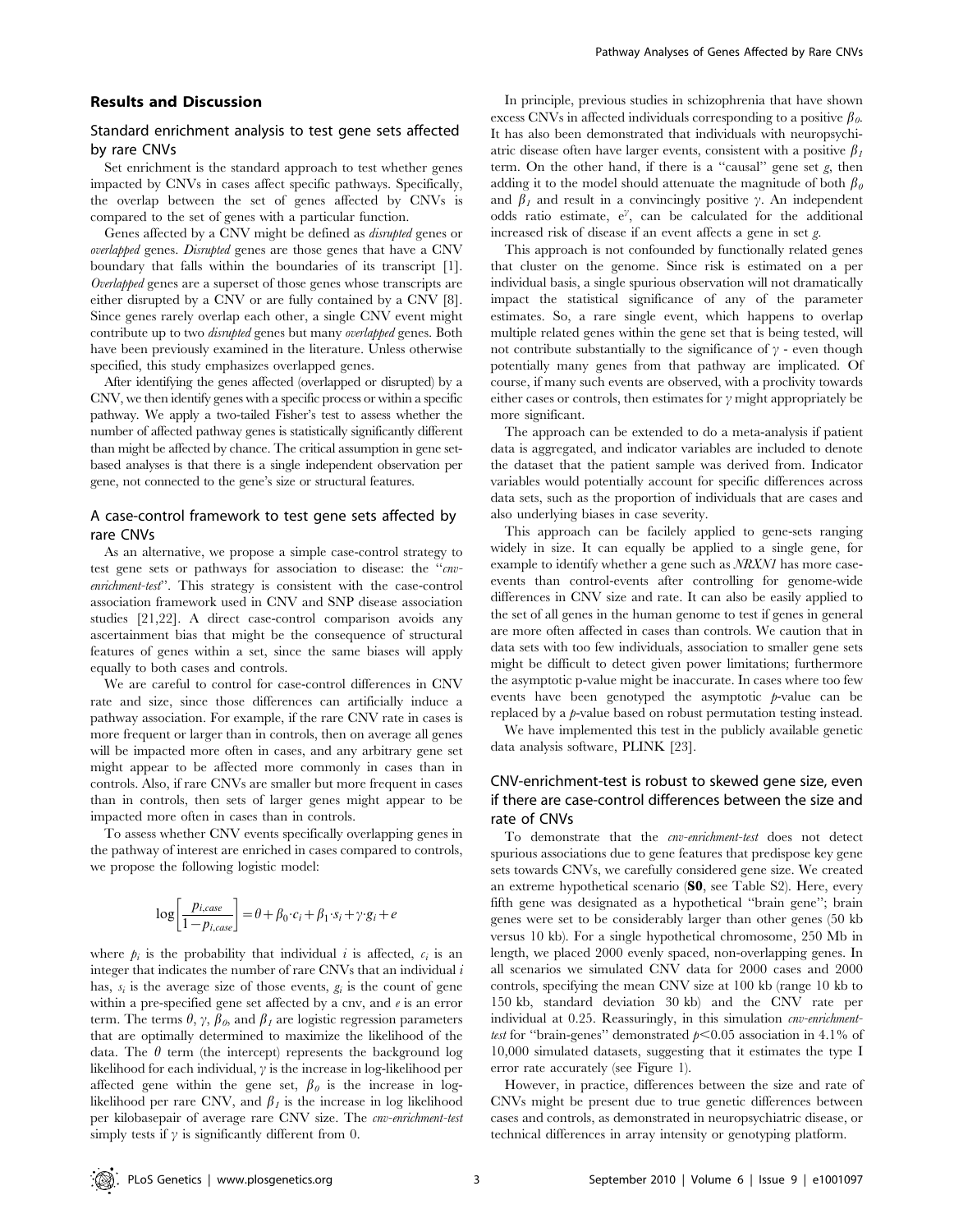

Figure 1. Performance of each of the five proposed models (M0–M4) across five hypothetical scenarios. For each of the scenarios (S0– S4) outlined in Table S2 we simulated 10,000 datasets to calculate the type I error rate for the enrichment test, for a nominal rate of 0.05. Only the model M4, controlling for CNV rate and average size, obtains an appropriate type I error rate under all scenarios where case-control differences in size and rate are presence. Other models, fail to adequately control for these confounders. The M4 model is presented in the main text as the cnvenrichment-test.

doi:10.1371/journal.pgen.1001097.g001

Our method must be robust to these differences and must not spuriously identify pathways with large genes as a consequence of these differences. To test for this we created four extreme scenarios (S1–S4, see Table S2). Under S1, we dramatically reduced the control rate of CNVs to 0.05/individual while retaining the same rate in cases (0.25/individual). Under S2, we fixed the rate at 0.25/individual in both cases and controls, but reduced the mean CNV size in cases (60 kb) compared to controls (100 kb). Under S3, we assigned cases the greater rate and mean size (0.25/ individual and 100 kb) compared to controls (0.05/individual and 60 kb); this scenario is analogous to schizophrenia where events are larger and more frequent in cases. Under S4, we assigned cases had a greater rate, but smaller mean size  $(0.25/\text{individual}$  and 60 kb) compared to controls (0.05/individual and 100 kb); this scenario might occur if higher quality genotyping is applied in cases only resulting in better ability to detect smaller CNVs than in controls. We found that the proposed method that controlled for both CNV rate and average CNV size was robust under each of these extreme scenarios and for 10,000 simulated datasets demonstrated appropriate type I error rate at  $p<0.05$  under all scenarios (see Figure 1).

To illustrate the importance of controlling for CNV rate and size in this setting where a pathway consists of systematically larger genes, we examined more limited models that do not control for either or both the CNV rate and size. All of these models caused inappropriately high type I error rates under at least one of the above scenarios (see Figure 1) and would demonstrate spurious association to ''brain genes''. A simple association test (M0) that does not account for either for CNV rate or size at all demonstrates higher rates of false associations under all simulated scenarios where there are case-control differences in size and rate of CNVs (S1–S4). Similarly, controlling for differences in rate only (M1) demonstrates higher rates of false associations under almost all simulated scenarios, except for S0 and S1. Controlling for differences in size only (M2) demonstrates higher rates of false associations under almost all simulated scenarios, except for S0 and S3. Finally, controlling for differences in total CNV burden

(M3) demonstrates higher rates of false associations under S3 and S4 all simulated scenarios.

#### Four plausible sets of genes with brain function

To broadly define genes that control brain function, we used a gene expression tissue atlas to define a broad set of 2,531 preferentially *brain-expressed* genes (see **Materials and Methods**). For secondary analyses, we compiled three more sets of general interest to neuropsychiatric disease: (1) 455 neuronal-activity genes defined by Panther and highlighted previously in schizophrenia by Walsh et al [1], (2) 126 learning genes defined by Ingenutiy and highlighted by Zhang et al in bipolar disease [8], and (3) 209 synapse genes defined by Gene Ontology. The gene sets overlap; 12 genes are in all four sets.

# Application of set enrichment to rare CNVs in controls demonstrates that brain function genes are enriched

To demonstrate some of the limitations associated with standard set enrichment tests to assess critical gene functions examined the aforementioned gene sets in rare CNVs from controls recruited from the general populations. We used Affymetrix 6.0 chips in conjunction with stringent and uniform quality control to genotype 2,415 unaffected individuals (see Table S3 and Table S4) from four separate studies [8,24–26]; hereafter referred to as 'meta-controls'. We identified 1,054 single event deletions ranging from 20 kb to 1.9 Mb in size. To obtain the most confident calls possible, we focused only on deletions (see Materials and Methods) – though including duplications does not substantially impact our results.

Strikingly, many of the genes that are disrupted (and therefore also overlapped) by rare deletions within the meta-controls have been proposed as candidate genes for neuro-developmental diseases including: GRM5, GRM8, FHIT, OPCML, PTPRD, NRXN3, NRG3, CNTNAP2, AUTS2, CTNNA3, DLG2, ERBB4, PTPRM, and NRXN1. All of these genes are among the largest in the human genome, with transcripts extending from 550 kb to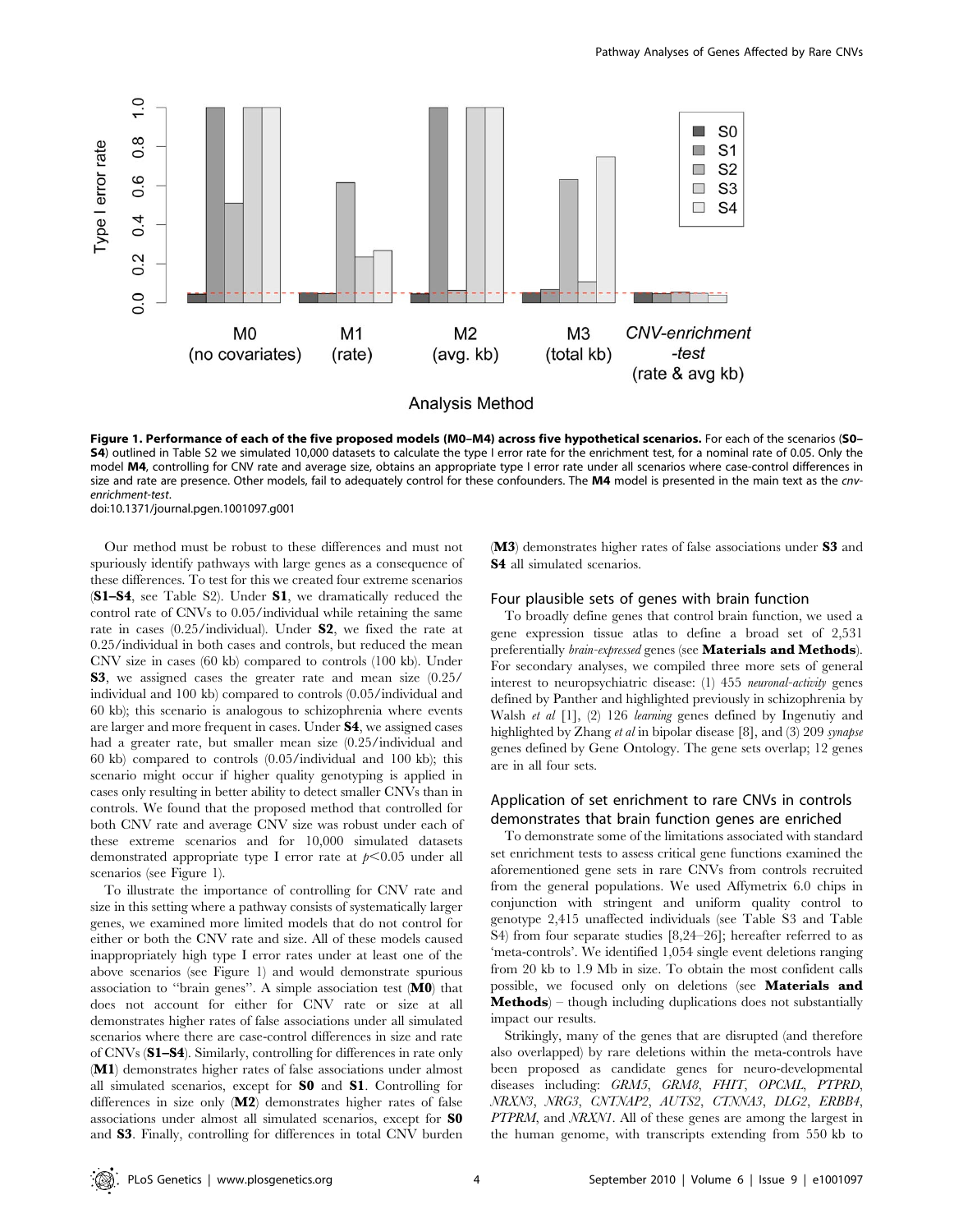2.2 Mb of genome. Except for GRM5 and PTPRM, they are all greater than 1 Mb in length. In particular DLG2, ERBB4, PTPRM, and NRXN1 were disrupted by 12 individual events in our study; Walsh *et al.* highlighted these four genes as potentially pathogenic based on pathway analysis [1].

As previously observed by Redon et al [14] and Yim et al [15], genes affected by rare CNVs are involved disproportionately in brain function in this control population. The set of genes disrupted by deletions within the meta-controls are enriched for brain-expressed genes (OR = 2.0,  $p = 2 \times 10^{-8}$ ) and other brain function gene sets as well (see Figure 2). The enrichment is present, though somewhat less pronounced, if all genes overlapping deletions are included (OR = 1.63,  $p = 4 \times 10^{-6}$ , see Figure 2).

## Gene size confounds gene set enrichment approaches

To explain this enrichment of rare CNVs affecting brain-function genes in controls, we conjectured that the gene set enrichment approach is confounded by gene size. Three observations support this possibility. First, the transcripts of brain-expressed genes are significantly larger than of other human genes ( $p=9\times10^{-82}$  by nonparametric rank-sum test, see Figure 3A). The median length of all human gene transcripts is 28.2 kb; in contrast the median length of brain expressed gene transcripts is 47.2 kb (1.7 fold longer). In fact of the genes longer than 1 Mb, 32 out of 48 (67%) are brainexpressed. Genes in the three other gene sets are also significantly longer (1.2–3.1 fold). Second, we note that the genes affected by CNVs are also large. Genes disrupted by events in these metacontrols, as well as previously published data sets by Zhang et al, Walsh et al, and the ISC were large  $(p<2\times10^{-10}$ , see Figure 3B). The bias towards large genes is still present, though mitigated, if the analysis is expanded to include all overlapping genes  $(p<0.01, \text{ sec})$ Figure 3B). Smaller genes overlapping a CNV are much more likely to be fully contained by that CNV while larger genes are more likely to extend beyond the boundaries of the CNV and hence be disrupted by that CNV. Third, almost all gene ontology [13] (GO) categories consisting of genes with an average size  $>$  200 kb are preferentially affected by rare deletions within the meta-controls (see Table S5). These codes implicate functions such as cell adhesion and recognition, neuron recognition, and synaptic pathways.

## Random genomic segments also demonstrate enrichment for brain genes

To quantify the extent to which observed enrichment for these gene sets was simply a consequence of their large size, we tested whether randomly placed genomic segments affect genes with brain function genes preferentially also (see Table 1). We created 1,000 sets of 1,054 randomly positioned non-overlapping segments of equal size and probe density as those rare deletions observed in



Figure 2. Neurodevelopmental gene sets are enriched in CNVs for affected and unaffected individuals. Here we present results from three gene sets - neuronal-activity genes (A), brain-expressed genes (B), learning genes (C), and synapse genes (D). For each set we calculate enrichment among genes disrupted by rare CNVs with a Fisher's exact test in meta-controls and also within the affected and unaffected individuals in the Walsh et al. study and the ISC study. We explicitly list all p-values  $<$ 0.1. Each point represents an odds ratio and is plotted with a 95% confidence interval. A comparable degree of enrichment was observed across all data sets for each of the gene sets. doi:10.1371/journal.pgen.1001097.g002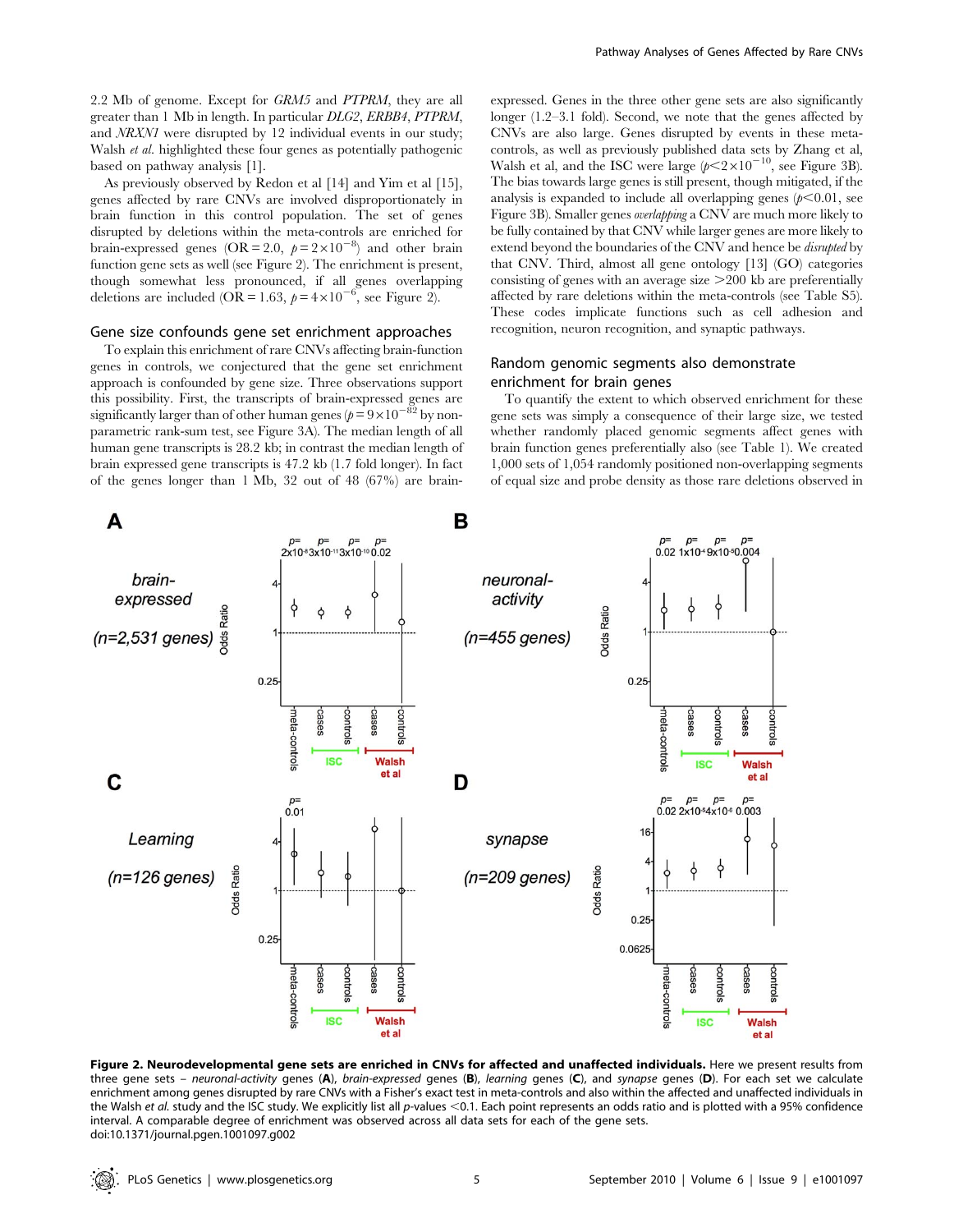

Figure 3. Genes with brain function and genes impacted by CNVs are large. A. Brain-expressed, neuronal-activity, learning, and synapse gene sets consist of large genes. For each gene set we plot the length of each gene, relative to the median length of human genes (28.2 kb). Median gene length is labeled and represented by a horizontal line. Box indicates the range of gene lengths (2.5%–97.5%). Outliers are plotted as dark points outside the box. For each gene set we compared the length of genes within the set and outside the set with a two-tailed rank-sum p-value. B. Genes overlapping and disrupted by rare CNVs are large. For each data set we plot the length of genes overlapping (left) and disrupted by (right) rare CNVs, relative to the median length of human genes (28.2 kb). Median gene length is labeled and represented by a horizontal line. Box indicates the range of gene lengths (2.5%–97.5%). Outliers are plotted as dark points outside the box. For each set we compared the length of genes affected and not affected by CNVs with a two-tailed rank-sum p-value. To allow for consistent comparisons, we restricted meta-control events to those  $>100$  kb. doi:10.1371/journal.pgen.1001097.g003

the meta-controls (see Materials and Methods). Brainexpressed genes were enriched among overlapping genes  $[OR = 1.67 \ (1.17 - 2.26)]$  and disrupted genes  $[OR = 2.08 \ (1.71 -$ 2.49)]; the enrichment for brain expressed and other brain genes sets was comparable to the enrichment in observed data.

However, there are two key differences in the results of real rare CNVs and simulated CNVs. Observed rare deletions overlap 35% fewer genes than random segments – suggesting unsurprisingly that deletions overlapping genes are selected against. Possibly, events affecting potentially critical genes that, if affected, disrupt normal human development are selected against. But, on the other hand, the pattern for the largest genes is strikingly different – the observed rare deletions actually overlap 26% more of those genes  $>1$  Mb in length than random segments. This suggests a predilection for large genes that cannot be accounted for simply by their larger genomic footprint.

# Gene size, structure, and genic density all independently predict whether a gene is independently affected by a CNV

To explain the discrepancy between the size and number of genes affected in real CNVs and simulated segments, we speculated that while rare events affecting genes are negatively selected against, those that affect large genes might be less strongly selected against. Possibly, large genes have certain structural features that tend to make them relatively preferred targets of rare CNVs above and beyond their simple large size. For example, a

CNV within a long gene might be more likely to fall within a large intron and not disrupt the coding sequence, and therefore have less-clear relevance to gene function. Furthermore, since genes tend not to overlap, a CNV of a particular size that overlaps larger genes may affect fewer genes than one that overlaps many smaller genes, and may therefore be less likely to impact some nearby essential gene.

To test whether these factors might play a role we tabulated three relevant structural features for each gene (see Materials and Methods): (1) transcript length, (2) a gene neighborhood density score, representing the expected number of additional nearby genes that a randomly placed CNV affects, and (3) a gene structure score, that represents the expectation that a randomly placed overlapping deletion is fully intronic. The first parameter simply accounts for the size of the 'target'. The other two parameters account for the possibility that CNVs overlapping certain genes might be more likely to be functionally consequential. We found that all of these variables individually correlated with the likelihood that a gene is overlapped by deletions in metacontrols (see Figure S1). We then conducted a conditional analysis and found that even though they are inter-correlated, they each independently predict the probability that a gene is deleted in the meta-controls – removal of any single parameter significantly affects a logistic regression model's predictive ability (see Table 2). The additional factors of gene density and structure could account for the reduced number of affected genes overall and the increased proportion of larger genes compared to random segments in the genome.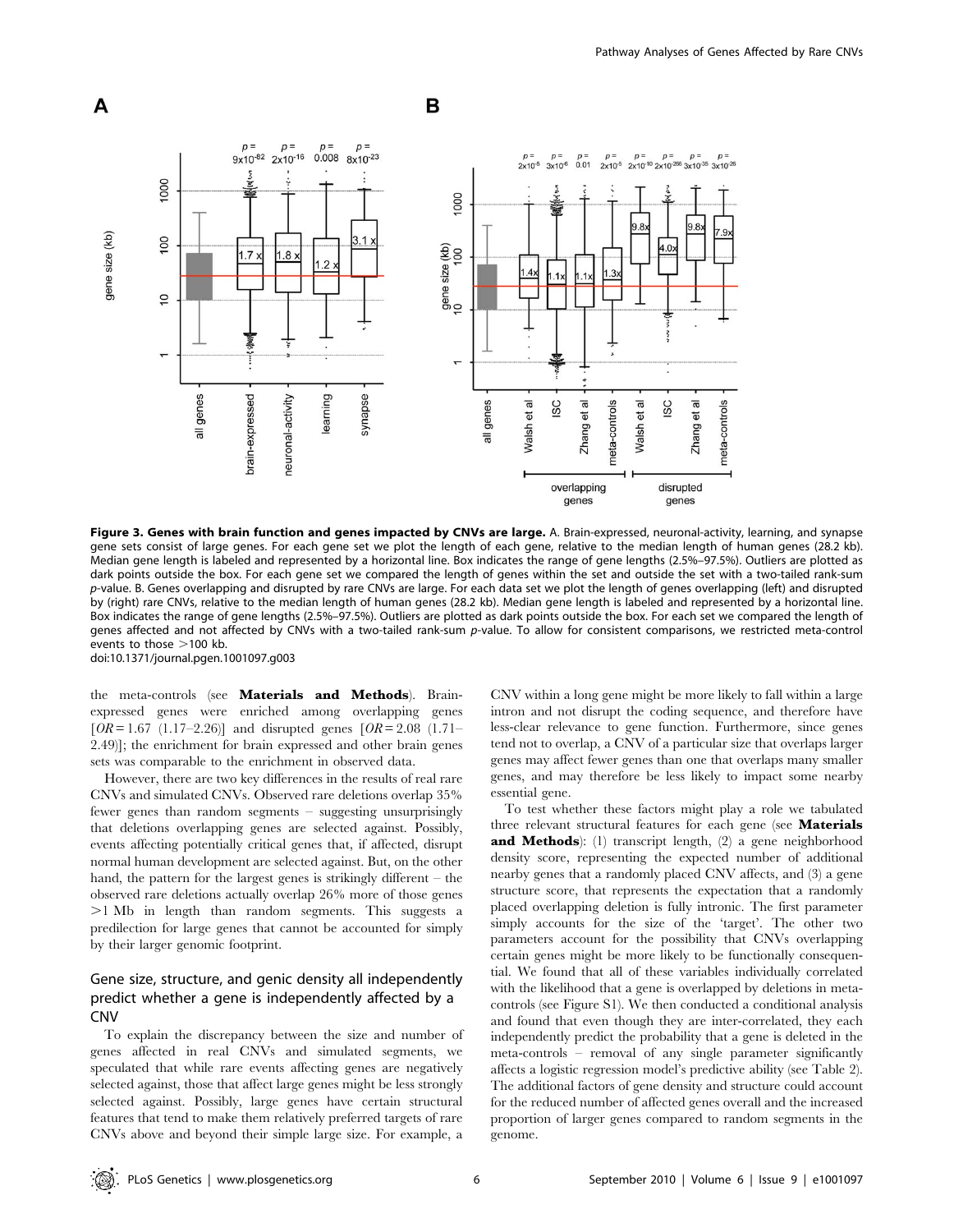|                           | <b>Meta-Controls</b><br>(observed rare<br>deletions) | <b>Simulated</b><br><b>Segments</b> |
|---------------------------|------------------------------------------------------|-------------------------------------|
| <b>Segments</b>           |                                                      |                                     |
| N                         | 1054                                                 | 1054                                |
| Median Length (kb)        | 51.1                                                 | 51.1                                |
| Overlapping $\geq$ 1 Gene | $412*$                                               | 530 (498-557)                       |
| Disrupting $\geq$ 1 Gene  | $359*$                                               | 472 (442-499)                       |
| <b>Overlapping Genes</b>  |                                                      |                                     |
| N                         | 538*                                                 | 818 (739-900)                       |
| Gene length (median, kb)  | 65.7                                                 | 57.1 (45.5-71.2)                    |
| >100 kb length genes      | $225*$                                               | 311 (284-339)                       |
| $>$ 500 kb length genes   | 74                                                   | 74 (62-87)                          |
| >1Mb length genes         | $29*$                                                | $23(17-29)$                         |
| Brain-Expressed (OR)      | 1.63                                                 | $1.51(1.26 - 1.77)$                 |
| Neuronal Activity (OR)    | 1.61                                                 | $1.67(1.17-2.26)$                   |
| Synapse (OR)              | 2.04                                                 | 1.98 (1.28-2.93)                    |
| Learning (OR)             | 1.78                                                 | $1.71(0.86 - 2.78)$                 |
| <b>Disrupted Genes</b>    |                                                      |                                     |
| N                         | $345*$                                               | 497 (462-532)                       |
| Gene length (median, kb)  | $162.9*$                                             | 131.8 (115.9-152.1)                 |
| Brain-Expressed (OR)      | 2.04                                                 | $2.08(1.71 - 2.49)$                 |
| Neuronal Activity (OR)    | 1.84                                                 | $2.25(1.50-3.07)$                   |
| Synapse (OR)              | 2.33                                                 | $2.85(1.82 - 4.24)$                 |
| Learning (OR)             | 2.84                                                 | $2.25(0.98 - 3.81)$                 |

Here we compare the observed properties for rare deletions in meta-controls to that of 1000 simulated random segments, matched for size and probe-density. For simulated random deletions for each property, we list the median value, and in parentheses we list the 95% range. We have noted values from observed deletions that deviate ( $p<0.05$ ) from the simulations with asterisks (\*). The first set of values compare observed rare deletions to random segments. The number and median length are the same since segments were matched for these properties. In the next two lines we list the numbers of overlapping and disrupted genes. The next set of values compare data on the set of genes overlapping observed deletions to simulated segments. We list the number of overlapping genes altogether, and exceeding specific gene length thresholds (100 kb, 500 kb, and 1 Mb). Finally we list the odds ratio for the three brainfunction gene sets for the set of overlapping genes. The final set of values compare similar data on the set genes disrupted by rare deletions to simulated segments. Disrupted genes stratified by length is not shown, and is similar to that of overlapping genes.

doi:10.1371/journal.pgen.1001097.t001

One possible strategy to correct gene set based analyses is to devise a score that encapsulates the structural features of genes, and their predicted propensity to be affected by a CNV. This provides a robust approach to assess pathway enrichment in he suboptimal situation when controls are not available (e.g. when evaluating a collection of de novo case-only Autism deletions). We present such a CNV-propensity gene score (CNVprop) that represents an empirical estimate of the log-likelihood that a gene is overlapped by a CNV based on gene structural features based on the parameters from Table 2. CNVprop can be used as a covariate within a logistic regression framework in assessing enrichment of a gene set. We provide the CNVprop scores of genes in Table S6. While other methods to correct for gene size have been proposed in the literature, they do not specifically account for additional effects from gene density and intron structure, which

#### Table 2. CNV-propensity score parameters.

|                                          | <b>Multivariate Analysis</b> |                   |                       |
|------------------------------------------|------------------------------|-------------------|-----------------------|
| <b>Parameter</b>                         |                              |                   | $p$ (model)           |
| Gene size (Mb)                           | 2.40                         | $(1.78 - 3.01)$   | $1.2 \times 10^{-17}$ |
| Gene neighborhood density<br>(genes/CNV) | $-0.11$                      | $(-0.15 - -0.07)$ | $1.4 \times 10^{-7}$  |
| Gene structure score                     | 1.31                         | $(0.27 - 2.33)$   | 0.019                 |
| Intercept                                | $-3.31$                      | $(-3.46 - -3.15)$ |                       |

Each of the three parameters significantly improves the likelihood model predicting whether a gene overlaps a rare deletion within the meta-controls. We tested three parameters: (1) the **gene size**, which represents a straightforward parameter representing the length of the gene in Mb, (2) the gene neighborhood density score is the average number of additional genes that a CNV overlapping the gene overlaps, and (3) the gene structure score which is the proportion of CNVs overlapping a gene that is fully intronic. For each parameter we list the multivariate logistic regression beta and 95% confidence interval. We also list the statistical significance of the change in logliklihood by removing the variable from the model. doi:10.1371/journal.pgen.1001097.t002

are likely specific to CNV events. This approach, however, is still not ideal since it fails to account for multiple genes contributed by a single event, or genes being affected multiple times by an individual CNV event.

# Gene enrichment of brain function genes in schizophrenia case and control CNVs are equivalently significant

To further demonstrate application of gene set analysis and its potential pitfalls, we used a large data set published by the ISC with many rare  $\langle 1\%$  frequency) deletions and duplications identified from 3,391 affected by schizophrenia and 3,181 unaffected individuals (see Table S3).

In order to replicate the analysis published by Walsh et al [1], we conducted set-based analyses of genes disrupted by CNV events within the ISC cases. We observed enrichment of brainexpressed genes ( $p = 3 \times 10^{-11}$ , two-tailed Fisher's exact, Figure 2). However, when we examined genes disrupted within controls in the ISC, we observed similar evidence for brain-expressed genes  $(p=3\times10^{-10}$ , see Figure 2). Critically, the odds ratios (ORs) for enrichment of brain-expressed genes among genes disrupted in affected individuals and unaffected individuals were difficult to distinguish in this analysis. We observed similar trends towards enrichment for brain-expressed genes overlapped by CNVs (OR = 1.1,  $p = 0.06$  for cases, OR = 1.08,  $p = 0.20$  for controls, data not shown) and overlapped by very rare single event CNVs (OR = 1.5,  $p = 0.004$  for cases, OR = 1.6,  $p = 0.01$  for controls, data not-shown). Furthermore, with the exception of the learning genes, all brain function gene sets demonstrated significant enrichment within ISC cases and controls (see Figure 2).

We applied the same analysis to a data set with a small number of CNVs published by Walsh et al and demonstrated similar effects (see Figure 2). Cases tended to be more statistically significant for all of the gene sets than controls, since they were better powered with more affected genes. However, confidence intervals were wide in this analysis, and it was unclear it there were true casecontrol differences.

In both data sets – while statistically significant enrichment for brain function genes is observed in cases, it is not clear that the effect size is any different than in controls.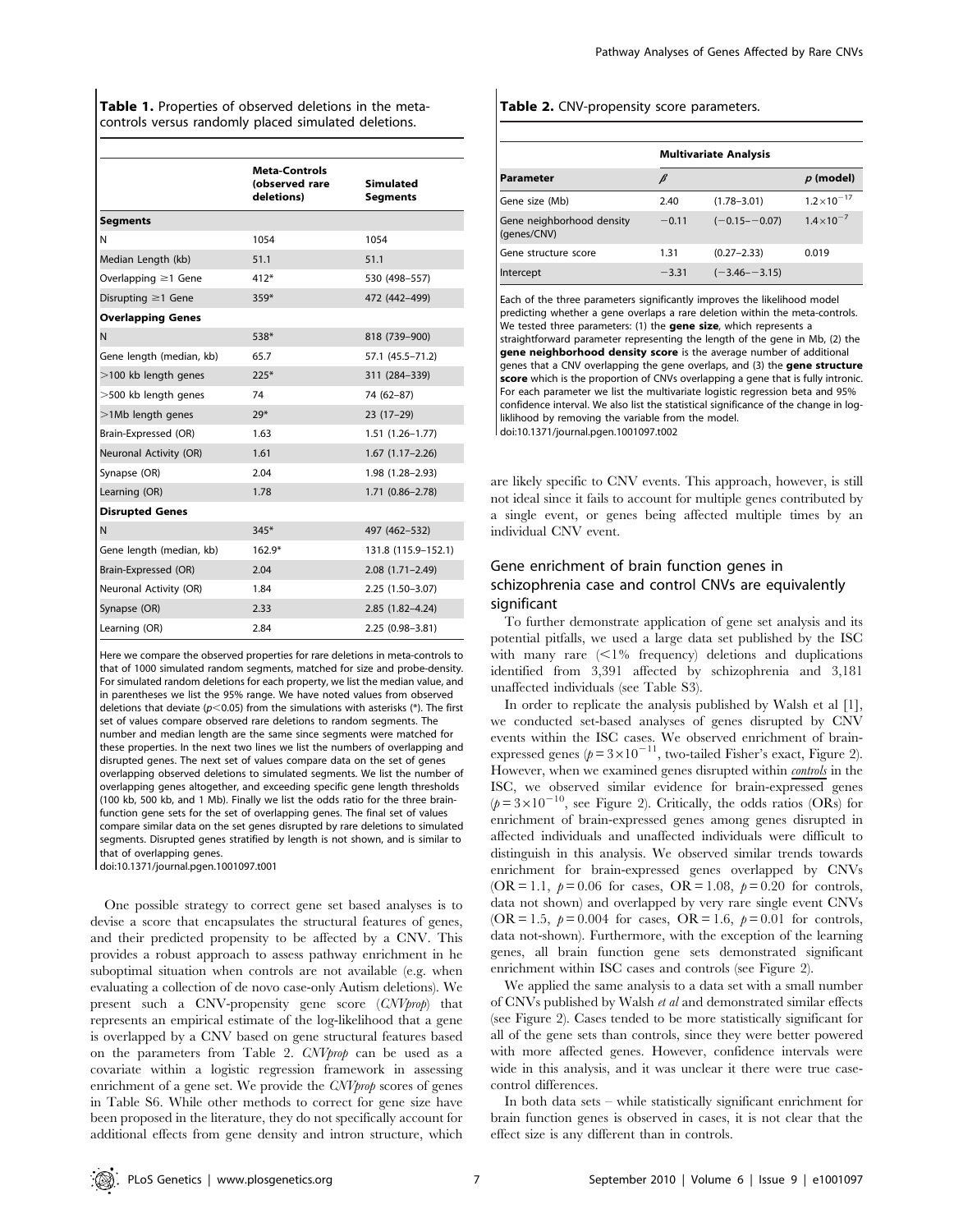# Application of cnv-enrichment-test to previously published schizophrenia data sets

We applied the case-control *cnv-enrichment-test* to check CNVs published by the ISC and by Walsh et al to test whether case events were enriched for genes with brain function relative to controls. In the ISC data, we had already reported elsewhere increased genome-wide rates and sizes for case CNVs [2]. Walsh et al had demonstrated genome-wide enrichment separately.

We applied the *cnv-enrichment-test* to the four gene sets (brainexpressed, neuronal-activity, learning and synapse as described above). The results in Table 3 report the empirical 1-tailed p-values for a test of enrichment of the genes in the set relative to the genomewide baseline rates of all CNVs; for the smaller gene sets standard asymptotic tests yielded unreliable estimates, due to the sparse nature of the data (for example 7 case events, 0 control events for neuronal genes in Walsh et al). In this context, the empirical significance values obtained via permutation will be robust to these sparse cell counts. Of course, for the larger gene sets, and all of the gene sets in the larger ISC data set, analytical  $p$ -values corresponded closely to permuted  $p$ -values.

There was no evidence of enrichment among case-CNVs compared to control CNVs for brain-expressed and synapse genes  $(p>0.12$ , one-tailed analysis, see Table 3). This is in marked contrast to the observed enrichment of these same brain gene sets in the case-only analyses presented in Figure 2 that did not account for gene size.

However, the neuronal-function gene set demonstrated evidence of association to schizophrenia cases for both Walsh et al  $(p= 0.00045)$  and the ISC data  $(p= 0.04)$ . There was also evidence of association of the *learning* gene set within the ISC data ( $p = 0.009$ ) but not in the Walsh et al data  $(p=0.35)$ .

We want to emphasize that these results are not adjusted for multiple hypotheses testing – and the plausible number of independent gene sets. In this study alone we have tested four separate gene sets. Ultimately, convincing associations will require larger data sets. As additional samples are genotyped for CNVs, the relevance of the neuronal-function genes might be more clearly established.

Of note, considering only deletions within the ISC data, the effect of neuronal-function gene set enrichment is stronger  $(p = 0.0067$ , with higher rates in cases). Similarly, considering only deletions within the ISC data, the effect of the learning gene set enrichment is also stronger  $(p = 0.002$ , with higher rates in cases).

In both cases neuronal-function and learning gene sets, the effect sizes associated with an event affecting a gene is modest ranging from 1.2–1.7. This suggests that even if the set associations are ultimately validated, that rare CNV events affecting genes within these sets certainly do not fully explain the pathogenicity of rare CNVs.

#### Conclusions

The *cnv-enrichment-test* is an extremely versatile test to identify whether a gene set of interest is associated with case-control status. We have shown that it is robust to confounders, such as casecontrol differences in CNV rate and gene size, while standard gene set enrichment approaches are not.

Since the cnv-enrichment-test can be applied easily to a wide range of gene sets, there may be the temptation to examine data sets by testing a compendium of gene-sets. Generally, we discourage this approach, and urge investigators to look at specific sets of interest. Assessing the significance of association statistics when testing a large compendium of gene-sets is complex since there is a large number of highly overlapping sets; correcting for the large burden of multiple hypotheses testing appropriately can be challenging. However, should one decide to test such a compendium of genesets, it is important that investigators permute the case-control status within their own data set, and apply the same battery of tests to make sure that the actual data set is obtaining levels of significance that are beyond that of the permuted data sets.

We have also shown that pathway analyses with standard gene set enrichment approaches are confounded by gene size and structure. This issue is of particular importance when considering genes with brain function – since those genes are significantly larger than other human genes. We have demonstrated how a large set of brain-expressed genes seem to be impacted by CNVs in both case and control populations when using gene set enrichment approaches, and how this effect is largely the consequence of the size of these genes. The brain-expressed genes were selected for having significantly greater expression in neuronal tissues as opposed to non-neuronal tissues. Certainly genes with important brain functions that are ubiquitously expressed in all tissues might be missed by such a strategy, as might genes with very low expression levels overall. However, we observed very similar results for three other separately curated sets of genes with brain function; this suggests that gene size and spurious pathway associations may be of particular importance for brain function genes.

The approach we describe here can be applied more broadly than within the context of CNVs; the cnv-enrichment-test can be applied to any situation where disease-associated genomic segments are defined. For example, linkage disequilibrium blocks around associated SNPs can be defined as disease-associated genomicsegments. The potential for gene size and structure confounding pathway analyses extends beyond CNV studies, and applies equally to pathway analyses within other types of genetic studies, including SNP association studies, as noted by Wang et al [27] and exon resequencing studies. For example, in a study looking at classes of

Table 3. Assessing if brain-function genes increase schizophrenia risk in published CNV data sets.

| Gene Set                 | <b>ISC</b>          |                           |                     | Walsh et al               |  |
|--------------------------|---------------------|---------------------------|---------------------|---------------------------|--|
|                          | $OR = (e^{\gamma})$ | $P$ (empirical, 1 tailed) | $OR = (e^{\gamma})$ | $P$ (empirical, 1 tailed) |  |
| <b>Brain-Expressed</b>   | 1.03                | 0.19                      | 1.11                | 0.41                      |  |
| <b>Neuronal Activity</b> | 1.18                | 0.038                     | N/A                 | 0.0004                    |  |
| Learning                 | 1.38                | 0.0085                    | 1.66                | 0.35                      |  |
| Synapse                  | 0.97                | 0.58                      | 3.35                | 0.12                      |  |

We used the cnv-enrichment-test to test whether any of four brain function gene sets were enriched in two CNV published datasets. In the first column we list the tested gene set. In the second two columns we list results for the ISC data set, and in the final two columns we list results for the Walsh et al data set. For each data set we present the odds ratio for schizophrenia for each gene set and the one-tailed empirical p-value. doi:10.1371/journal.pgen.1001097.t003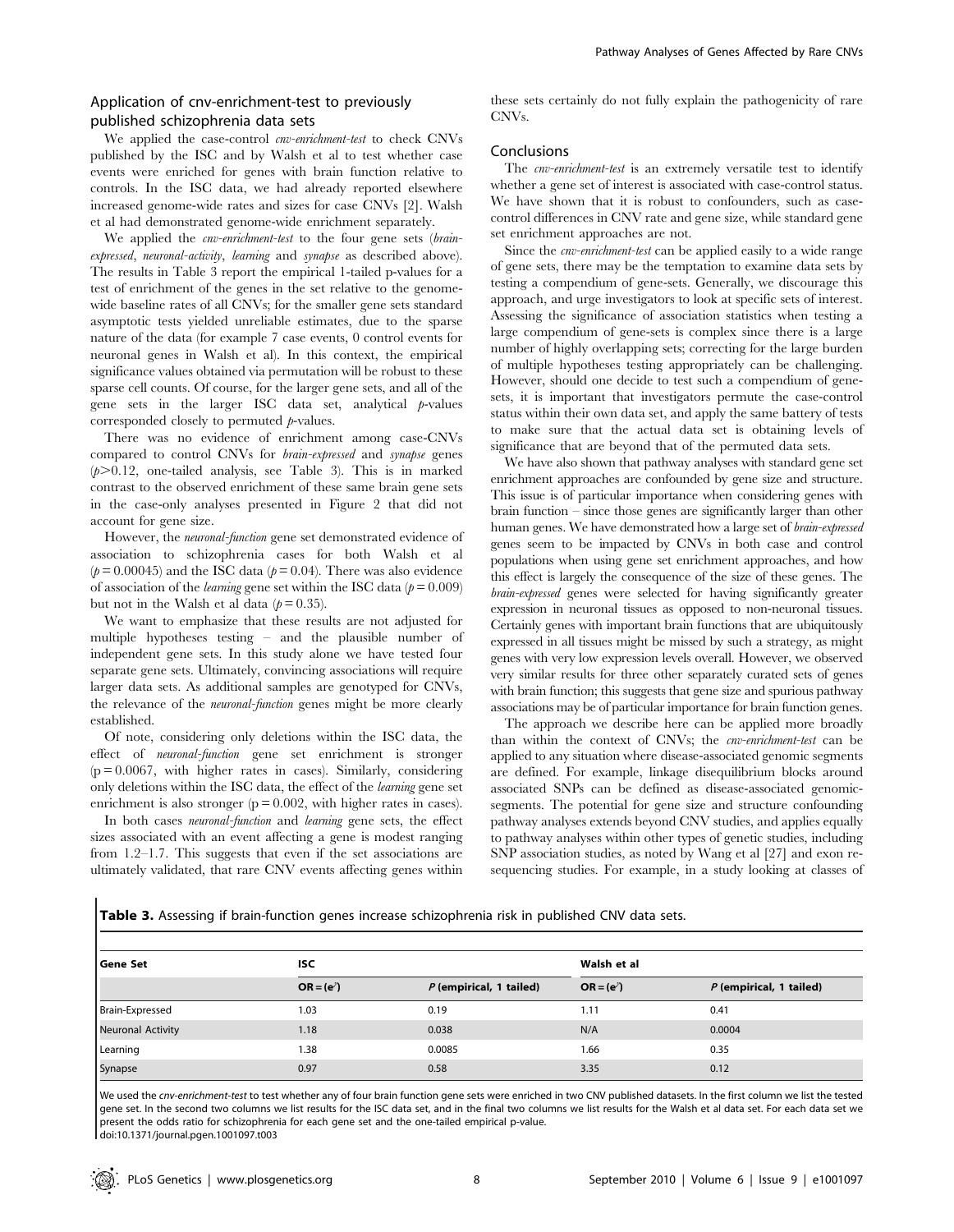genes that are disproportionately affected by rare exonic mutations, the total length of the coding sequence will be a key confounding variable. Similarly, studies looking at classes of genes that contain a single SNP nominally associated to disease, confounding variables might include the number of independent SNPs examined, the physical size of the gene, and the recombination hotspots across the length of the gene. In any case, careful case-control comparisons are essential to avoid these confounders.

Many of the genes involved in brain function are compelling candidate genes for neurological and psychiatric diseases – and indeed they may be the most vulnerable to CNVs. The purpose of this manuscript is not to question the results of the original publications, but to rather set up a rigorous statistical approach that allows investigators to accurately estimate effect sizes of events impacting specific gene sets of interest and also to precisely replicate reported results.

## Materials and Methods

#### Compiling Gene Sets

Brain-Expressed. To identify genes with specific expression in the brain, we obtained a large publicly available human tissue expression microarray panel (GEO accession: GSE7307) [28]. We analyzed the data using the robust multi-array (RMA) method for background correction, normalization and polishing [29]. We filtered the data excluding probesets with either 100% 'absent' calls (MAS5.0 algorithm) across tissues, expression values  $\leq$ 20 in all samples, or an expression range  $<$ 100 across all tissues. To represent each gene, we selected the corresponding probeset with the greatest intensity across all samples. We included expression profiles from some 96 healthy tissues and excluded disease tissues and treated cell lines. We averaged expression values from replicated tissues averaged into a single value. To assess whether genes had differential expression for CNS tissues, we compared the 27 tissue profiles that represented brain or spinal cord to the remaining 69 tissue profiles with a onetailed Mann-Whitney rank-sum test. We identified those genes obtaining  $p<0.01$  as preferentially expressed.

Synapse. We downloaded Gene Ontology [30] structure and annotations on December 2006. Since it was available, we used a previous version of Gene Ontology to ensure independence from the results of recent genetic scans. We expanded human gene annotations to include annotations from orthologous genes, identified through Homologene [30] from model organisms. We identified those genes that were annotated with the 'Synaptic Junction' code (GO:0045202), or descendents of that code.

Neuronal Activity. We downloaded the list of genes within the category 'Neuronal Activities' (BP00166) listed in the Panther database [12].

Learning. We downloaded the list of genes within the category 'Behavior-Learning' listed in the Ingenuity Application.

To avoid spurious results and focus on a consistent set of genes across all studies, we included in our analysis only autosomal genes that (1) had at least one annotations in GO and (2) passed quality control criteria in the data set used to identify brain-expressed genes. The resulting set consisted of 14,565 annotated genes.

#### Obtaining Walsh CNV data

We obtained rare event deletions and duplications from Table 2 in the original publication of the data [1].

#### Obtaining ISC CNV data

Rare  $\leq$ 1% frequency) event deletions and duplications were provided directly by request from the International Schizophrenia Consortium.

#### Identifying Rare CNVs in the Meta-controls

We obtained data from unaffected individuals with informed consent from four Institutional Review Board approved studies: macular degeneration [26], myocardial infarction [25], bipolar disease [8], and multiple sclerosis [24]. We obtained Affymetrix 6.0 raw intensity data for all samples and ran the Birdsuite software on each plate individually [31]; CNV calls were based on Birdseye output. We then analyzed healthy unaffected individuals from each of four studies separately. First we filtered individuals on SNP data, removing individuals with  $>5\%$  missing data. Second, in situations where Birdseye called two nearby segments  $(< 10 \text{ kb}$ ) with identical copy number and there was a low confident segment in between  $(LOD<3)$ , we merged those segments. Third, we exclude all CNVs that (1) overlap CNVs from a map of common variation [32], or (2) failed stringent quality control criteria  $\approx$  10 kb in length or  $\leq$  10 LOD or  $\leq$  10 probes). Fourth we removed those individuals in each study that were outliers in either excessive number of CNVs, or in excessive aggregate length of CNVs – we defined outlier as the median plus the 1.5 times the inter-quartile range. We then combined all CNVs into a single data set, and identified single-events (i.e. non-overlapping) deletions.

# Placing Genomic Segments

We produced 1000 sets of non-overlapping segments throughout the genome. Each set consisted of segments matched for size and probe-denisty  $(+/-10\%)$  to each observed single-event deletions in meta-controls. Since we were simulating rare events, random events were not allowed to overlap regions with known copy number variation [32] or in regions where we observed an overlapping event (i.e. not a singleton) in the meta-controls.

#### Defining Gene Parameters

For each gene we defined three parameters (1) gene length, (2) gene neighborhood density score, and (3) gene structure score.

Gene length was simply the length of the gene transcript in mega-basepairs.

To calculate a neighborhood density score for a gene, we consider a CNV overlapping a gene. The neighborhood density score is then the expected number of additional nearby genes overlapped by the same CNV. To empirically estimate the distribution of sizes of rare CNVs, we utilized the sizes, s, of observed single event deletions in the meta-controls. Then to calculate the gene neighborhood density score,  $gd_i$ , for gene  $i$ , we used the following formula:

$$
gd_i = \frac{\sum_{\substack{\text{seobserved}}{\text{systemomic} \text{postions} \\\text{positions}}}}{\sum_{\substack{\text{seoberved}}{\text{postions} \\\text{seoberved} \text{pecomic} \\\text{size} \text{positions}}}
$$

where  $p$  is a genomic position, *overlap<sub>i</sub>*( $p$ ,  $s$ ) is an indicator function that is 1 if a segment of length  $s$  starting at position  $p$  overlaps gene i, or is otherwise 0. Similarly *overlap<sub>all</sub>* $(p, s)$  is the number of genes that a segment of length s starting at position  $\hat{p}$  overlaps. In the numerator we subtract one off, since we want to exclude gene  $i$ itself

To calculate a gene structure score, we calculated the expected proportion of overlapping CNVs that would not affect the coding sequence of the gene (i.e. be fully intronic). To empirically estimate the distribution of sizes of rare CNVs, we again used the sizes, s, of observed single event deletions in the meta-controls. Then to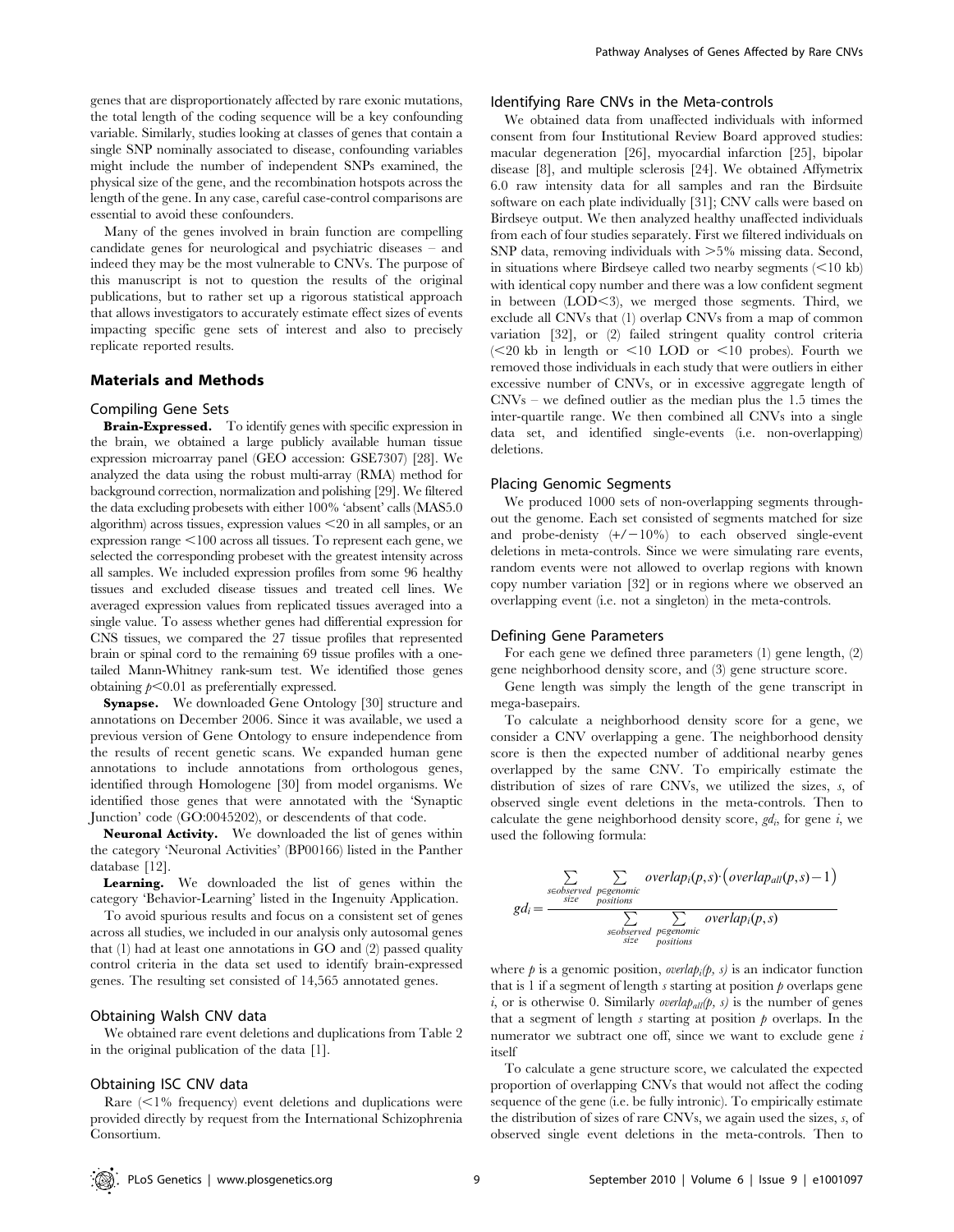calculate the gene structure score,  $gs_i$ , for gene i, we used the following formula:

$$
gs_i = \frac{\sum\limits_{\text{seobserved}} \sum\limits_{\text{pogenous}} overlap_i(p, s) \cdot intronic_i(p, s)}{\sum\limits_{\text{seobserved}} \sum\limits_{\text{pogenous}} overlap_i(p, s)} \frac{\sum\limits_{\text{vectors}} \sum\limits_{\text{pogenous}} overlap_i(p, s)}{\sum\limits_{\text{stze}} \sum\limits_{\text{positions}} overlap_i(p, s)}
$$

where  $p$  is a genomic position, *overlap<sub>i</sub>*( $p$ ,  $s$ ) is an indicator function that is 1 if a segment of length  $s$  starting at position  $p$  overlaps gene i, or is otherwise 0. Similarly intronic<sub>i</sub> $(p, s)$  is an indicator variable that is 1 if a segment of length s starting at position  $\phi$  does not overlap a coding sequence, or otherwise is 0.

# Statistical Models to Assess Gene Set Enrichment Across CNVs

In order to produce a framework to test gene-sets and their association to disease, we used a linear/logistic regression framework in which phenotype is regressed on the number of genes intersected (or disrupted) by one or more CNVs and covariates. We considered five different models to test for enrichment of CNVs in a pathway of interest, and tested them with simulated datasets.

For a disease outcome, a standard model, M0, is as follows:

$$
\log\left[\frac{p_{i, case}}{1-p_{i, case}}\right] = \theta + \gamma \cdot g_i + e
$$

where for individual i,  $g_i$  is the number of genes in a pathway of interest that intersected/disrupted by a CNV. The  $\theta$  term is the logistic regression intercept and represents the background log likelihood for each individual, while  $\gamma$  is the logistic regression parameter for  $g_i$ .

Model M1 controls for potential genome-wide differences in CNV burden between cases and controls:

$$
\log\left[\frac{p_{i, case}}{1 - p_{i, case}}\right] = \theta + \beta_0 \cdot c_i + \gamma \cdot g_i + e
$$

where  $c_i$  is the total number of CNVs in a given individual i. The  $\beta_0$  term is the logistic regression parameter for  $c_i$ .

Model M2 alternatively controls for CNV size:

$$
\log\left[\frac{p_{i, case}}{1 - p_{i, case}}\right] = \theta + \beta_1 \cdot s_i + \gamma \cdot g_i + e
$$

where  $s_i$  is the individual's mean CNV size in kb. If for a particular individual  $c_i = 0$  (i.e. they do not have any CNVs) then  $s_i$  is set to the sample mean of s rather than 0 or missing. (Otherwise, if many individuals have no CNVs, a strong correlation will be induced between the rate and average size of CNVs.) The  $\beta_1$  term is the logistic regression parameter for  $s_i$ .

Model M3 alternatively controls for an individual's total CNV burden expressed in terms of total kb deleted or duplicated, written here as the product of  $c_i$  and  $s_i$ :

$$
\log\left[\frac{p_{i, case}}{1-p_{i, case}}\right] = \theta + \beta_2 \cdot (c_i \cdot s_i) + \gamma \cdot g_i + e
$$

The  $\beta_2$  term is the logistic regression parameter for  $(c_i \cdot s_i)$ .

Finally, the cnv-enrichment-test model controls explicitly for potential case/control differences in both the number and size distributions of CNVs:

$$
\log\left[\frac{p_{i, case}}{1-p_{i, case}}\right] = \theta + \beta_0 \cdot c_i + \beta_1 \cdot s_i + \gamma \cdot g_i + e
$$

This is the model introduced in the main text labeled as the "cnvenrichment-test". As above, if for a particular individual  $c_i = 0$  (they do not have any CNVs) then  $s_i$  is set to the mean size of all CNVs in the sample as opposed to zero.

Under all circumstances, the null hypothesis for the 2-sided test of enrichment is H<sub>0</sub>:  $\gamma = 0$ .

#### Testing Models in a Simulated Case-Control Framework

We conducted simulations to understand the performance characteristics of these different analytic approaches (M0–M3 and cnv-enrichment-test) to test for enrichment of case CNVs in a set of genes. We explicitly adopt extreme conditions in these simulations, to best illustrate the robustness of each approach under the broadest range of conditions.

For each individual, we simulated data for a single hypothetical chromosome, 250 Mb in length. We placed 2000 evenly-spaced, non-overlapping genes on the hypothetical chromosome, where every fifth gene was designated as a ''brain gene''. We assigned brain genes to be considerably larger than other genes (50 kb versus 10 kb). In all scenarios we simulated CNV data for 2000 cases and 2000 controls. For cases and controls, the mean CNV size was either 60 kb or 100 kb, as detailed in Table S2 (range 10 kb to 150 kb, standard deviation 30 kb). Under all scenarios, individuals had either 0 or 1 CNV, with rates given in Table S2.

All datasets were simulated under the null hypothesis of no enrichment for brain genes; that is, CNVs were randomly placed on the hypothetical chromosome, similarly for both causal and controls. Under five scenarios, **S0** to **S4**, we altered the mean CNV rate and CNV size for cases and controls independently, in order to induce enrichment of CNVs in brain genes arising solely as a consequence of CNV rate and size. Under the first scenario, S0, there were no differences between cases and controls in the rate and size of CNVs: we therefore expected all methods to give appropriate type I error rates here. Under S1, the rate of CNVs was higher in cases. Under S2, the average CNV size was smaller in cases. Under S3, cases had a greater number, and larger, CNVs than controls. Under S4, cases had a greater number, but smaller, CNVs than controls.

For each scenario, we simulated 10,000 datasets to calculate the type I error rate for the enrichment test, for a nominal rate of 0.05.

#### Implementation

This test is implemented in PLINK v1.07 (–cnv-enrichmenttest). It is appropriate for either continuous or disease traits and allows for the inclusion of multiple other covariates and for empirical significance tests.

The following examples illustrate basic usage. If the file genes.dat contains the locations of all genes (i.e. as available from the resources section of the PLINK website, glist-hg18) and the file pathway.txt is a file of gene names forming the pathway to be tested for enrichment and the CNV data are in the files mycnv.cnv, mycnv.cnv.map and mycnv.fam (see website CNV page for details), then one can ask whether a) genes are enriched for CNVs, b) a subset of genes are enriched, relative to the whole genome, c) a subset of genes are enriched, relative to all genes. The latter form of the enrichment test might be desirable, for example,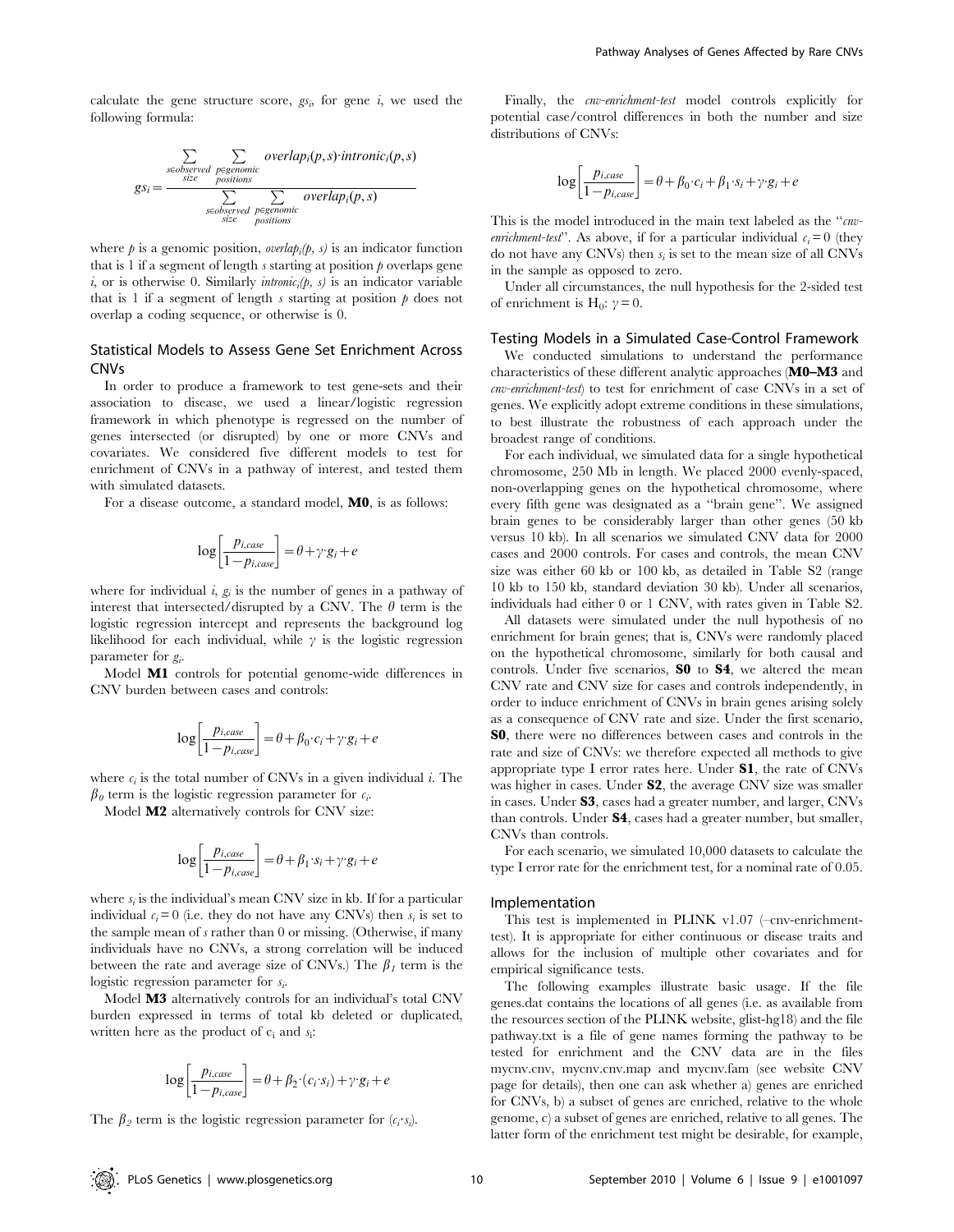to determine whether any enrichment is general to all genes, or specific to a subset of genes.

## a) Enrichment of genic CNVs

./plink ––cfile mycnv ––cnv-count genes.dat ––cnv-enrichment-test

b) Enrichment of pathway genes CNVs, relative to all CNVs

```
./plink ––cfile mycnv
       ––cnv-count genes.dat
       ––cnv-subset pathway.txt
       ––cnv-enrichment-test
```
c) Enrichment of pathway genes CNVs, relative to all genic CNVs

```
./plink ––cfile mycnv
       ––cnv-intersect genes.dat
       ––cnv-write my-genic-cnv
./plink ––cfile my-genic-cnv
       ––cnv-count genes.dat
       ––cnv-subset pathway.txt
       ––cnv-enrichment-test
```
The usual modifiers (to define intersection differently, allow for a certain kb border around each gene, filter on CNV size, type or frequency, etc) are all available. Under all circumstances, 2-sided asymptotic p-values are returned. Alternatively, permutation testing can be applied and 1-sided empirical p-values are returned (positive enrichment in cases, based on estimated regression coefficient).

For additional information consult the PLINK website (http:// pngu.mgh.harvard.edu/purcell/plink/), the resources subsection (gene list) (http://pngu.mgh.harvard.edu/purcell/plink/res.shtml), or the CNV file format subsection (http://pngu.mgh.harvard.edu/ purcell/plink/cnv.shtml).

# Supporting Information

Figure S1 Features predicting whether a gene overlaps a CNV in the meta-controls. A. Here we plot the distribution of the genes that are not deleted  $(n = 14,027, blue)$  and the genes that are deleted  $(n = 538, \text{ red})$  separately for the meta-controls. Deleted genes are larger with a median of 66 kb compared to genes not deleted with a median of 27 kb. Medians and inter-quartile ranges are indicated with the boxes, while the range indicates the 2.5 to 97.5 percentiles for both distributions. B. We plot the fraction intrinic fraction score as a function of gene size. Larger genes tend to have potentially greater proportions of events that could be fully intronic. Red points indicate deleted genes while blue point indicate the remainder. C. Here we plot the local gene density, i.e., the number of other nearby genes overlapped by a CNV as a function of gene size. Events overlapping large genes tend not to overlap other nearby genes. Red points indicate deleted genes while blue points indicate the remainder.

Found at: doi:10.1371/journal.pgen.1001097.s001 (1.85 MB TIF)

Table S1 Gene size of brain genes highlighted in three CNVassociation studies. Here we list affected genes within gene sets highlighted in three neuropsychiatric disease studies. In the first column we list the study, in the next two columns we list the functional gene sets and their source. In the fourth and fifth column we list the genes, and their sizes. In the final column we list the mean size. Many of the genes highlighted in all three studies are very large genes. \*For the Walsh et al. study, these genes were compiled from multiple brain function gene sets.

Found at: doi:10.1371/journal.pgen.1001097.s002 (0.09 MB DOC)

Table S2 Simulated distribution of CNV rate and size in cases and controls. We tested different statistical models as outlined in Materials and Methods (M0–M4) for false positive associations under each of five extreme scenarios (S0–S4) outlined in the above table. For a single hypothetical chromosome, 250Mb in length, we placed 2000 evenly-spaced, non-overlapping genes. Every fifth gene was designated as a ''brain gene''; brain genes were set to be considerably larger than other genes (50kb versus 10kb). In all scenarios we simulated CNV data for 2000 cases and 2000 controls, specifying the mean CNV size was either 60kb or 100kb (range 10kb to 150kb, standard deviation 30kb) and CNV rate per individual. Under the first scenario, S0, there were no differences between cases and controls in the rate and size of CNVs: we therefore expected all methods to give appropriate type I error rates here. Under S1, the rate of CNVs was higher in cases. Under S2, the average CNV size was smaller in cases. Under S3, cases had a greater number, and larger, CNVs than controls. Under S4, cases had a greater number, but smaller, CNVs than controls. Found at: doi:10.1371/journal.pgen.1001097.s003 (0.04 MB

DOC)

Table S3 Collections examined in this study. Our study examined affected and unaffected individuals from the ISC, Walsh et al., and Zhang et al.. We also used unaffected populations from four separate studies (meta-controls). For each study we list the number of samples, the genotyping technology used to identify CNVs (Representational Oligonucleotide Microarray Analysis (ROMA), Affymetrix 5.0 (5.0) or Affymetrix 6.0 (6.0)), the number of observed events, how we defined a 'rare' event, their size, and the number of genes affected by those events.

Found at: doi:10.1371/journal.pgen.1001097.s004 (0.06 MB DOC)

Table S4 Deletion in meta-controls events called in four separate populations. Meta-control rare deletion events were called based on Affymetrix 6.0 arrays. For each of the four collections we list the number of samples, the number of rare deletions  $>20$  kb and the ratio of deletions to samples, the number of rare deletions  $>100$  kb and the ratio of deletions to samples, and finally the median event size.

Found at: doi:10.1371/journal.pgen.1001097.s005 (0.04 MB DOC)

Table S5 Gene ontology codes with the largest genes are enriched in meta-controls. Here we list 13 GO codes with an average gene length  $>200$  kb and their descriptions in the first four columns. In the next three columns we list the number of genes for each code overlapping rare deletions in meta-controls, the odds ratio, and the statistical significance. All enrichment analyses p-values are calculated with Fisher's exact test; enrichment is calculated for both disrupted and deleted genes. In the final three columns we list the number of genes disrupted by rare deletions in meta-controls, the odds ratio, and the statistical significance.

Found at: doi:10.1371/journal.pgen.1001097.s006 (0.06 MB DOC)

Table S6 CNVprop scores of genes.

Found at: doi:10.1371/journal.pgen.1001097.s007 (0.66 MB TXT)

## Acknowledgments

We thank Christopher Cotsapas, Paul de Bakker, and Benjamin Voight, for helpful comments and criticism. We also thank Aylwin Ng and Ramnik Xavier for assistance in gene expression analysis. We thank (1) The Myocardial Infarction Genetics Consortium (MIGen) study for the use of